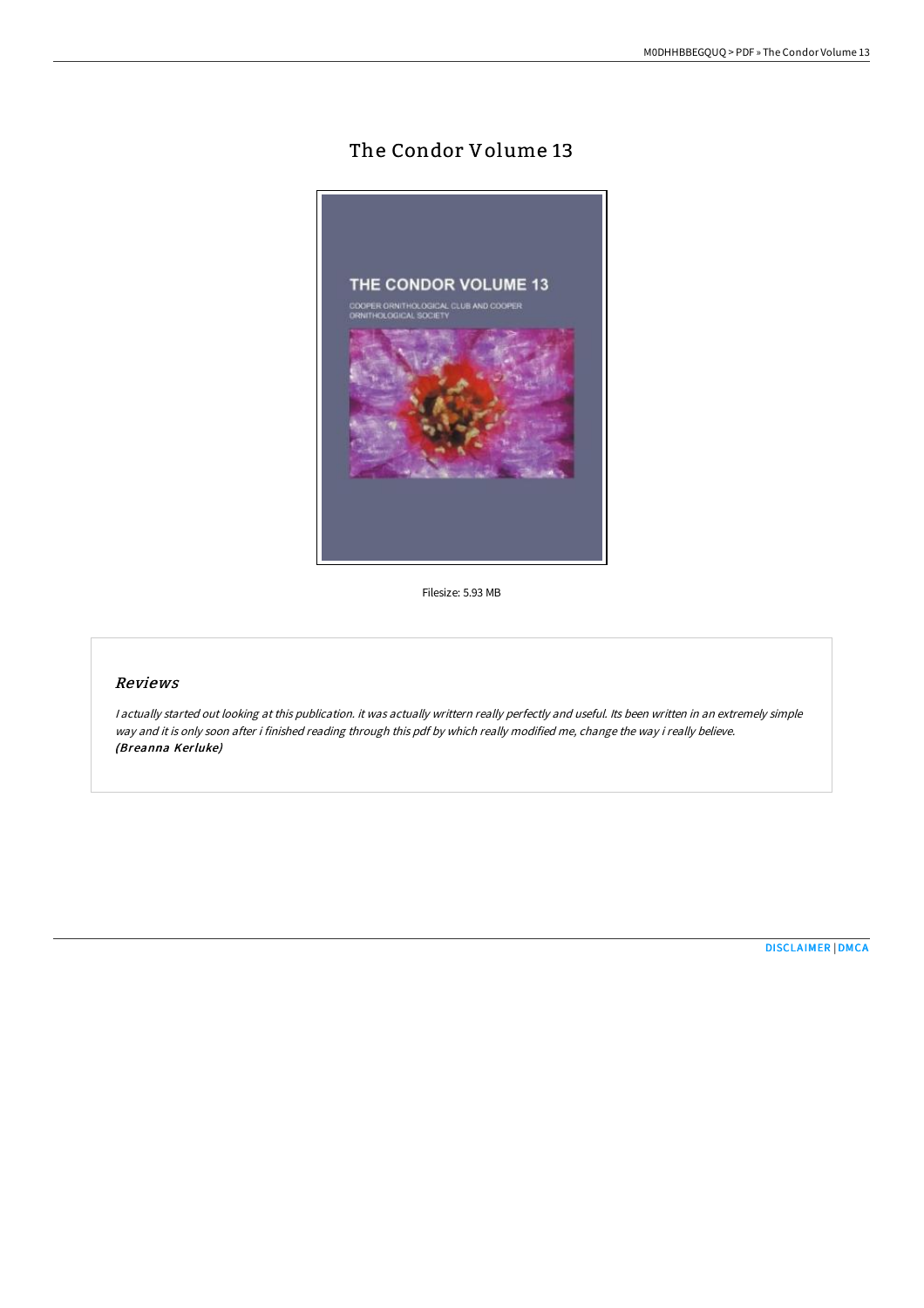## THE CONDOR VOLUME 13



To save The Condor Volume 13 eBook, you should access the link under and download the document or have access to additional information which might be in conjuction with THE CONDOR VOLUME 13 ebook.

RareBooksClub. Paperback. Book Condition: New. This item is printed on demand. Paperback. 114 pages. Dimensions: 9.7in. x 7.4in. x 0.2in.This historic book may have numerous typos and missing text. Purchasers can download a free scanned copy of the original book (without typos) from the publisher. Not indexed. Not illustrated. 1911 Excerpt: . . . we secured three specimens, all adults. Another species new for the checklist was the Sora Rail (Porzana carolina). We first took this bird on the Bijou Meadow on August 12; on August 27, on our trip through the Rowlands Marsh, we noted two more rails of this species. During a stay of a little over a month the writer made a collection of alxmt fifty skins, including a few of the smaller mammals. The two birds already noted, however, were the only ones to be newly recorded for Lake Valley. --Milton S. Ray. The Bohemian Waxwing in Placer County, California. --The California Academy of Sciences recently received a female Bohemian Waxwing (Bombycilla garrula) from Dutch Flat, Placer County, California. It was sent by Mr. E. K. Carnes, Superintendent of the State Insectary, who stated that it was shot on February 26, 1911. He writes under date of March 3: Large numbers of this species of bird have appeared in the apple orchards around the town just named and are feeding on the decaying fruit, which has been left on the ground or is still hanging on the tree. --E. W. Gifford. The Egret in Southern California. --While crossing the salt marsh north of Alamitos Bay, Los Angeles County, California, 9: 30 a. m. , February 26, 1911, en route to Newport Beach, 1 saw two Egrets (Herodias cgretta) standing in a tide pool about seventy-five yards from the Pacific Electric R. R. tracks. The passing of...

**D** Read The Condor [Volume](http://bookera.tech/the-condor-volume-13.html) 13 Online A [Download](http://bookera.tech/the-condor-volume-13.html) PDF The Condor Volume 13